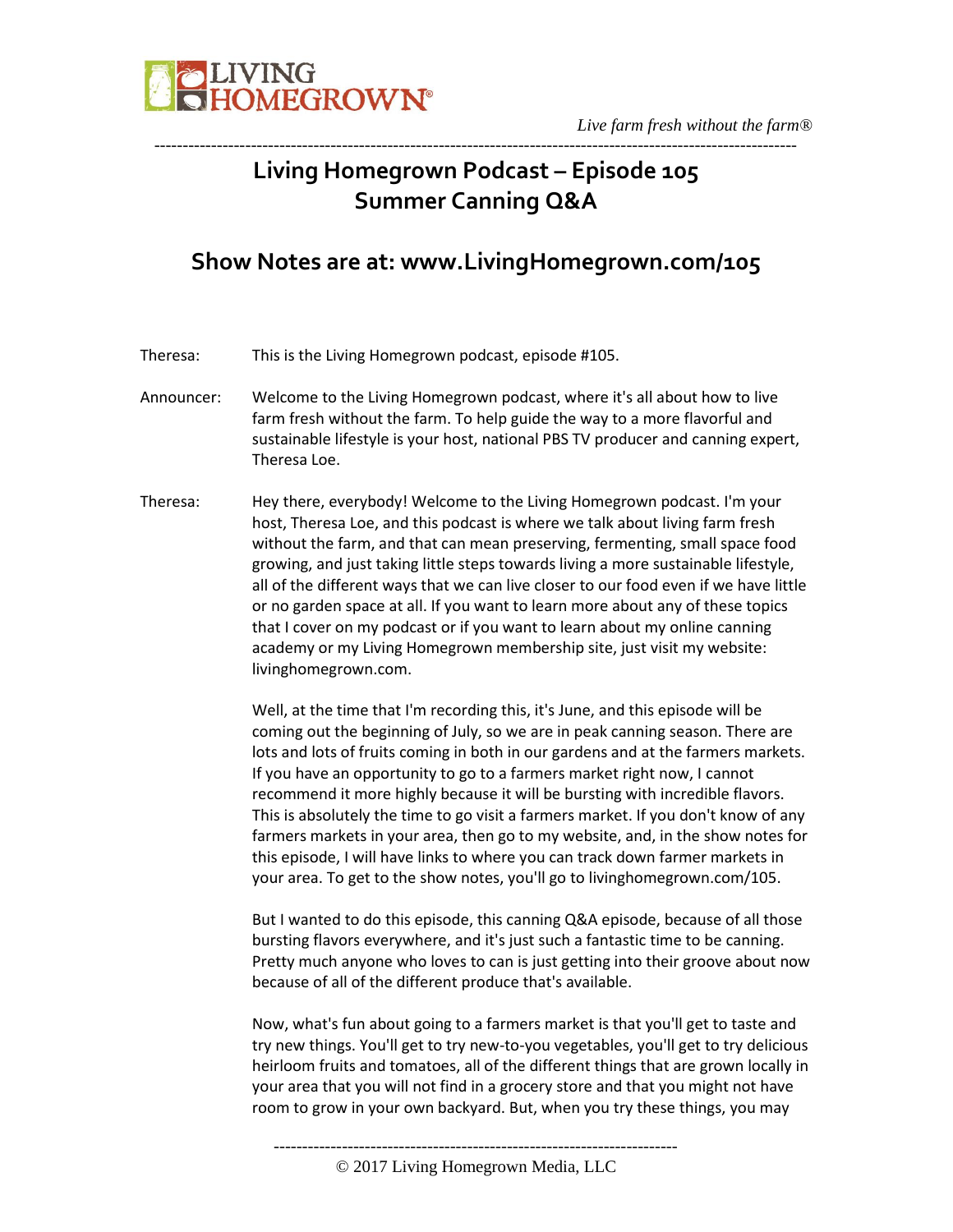

decide to next year grow them yourself. That's why I always recommend that you try out all of the farmer markets in your area and kind of get to know the farmers that are growing your food.

-----------------------------------------------------------------------------------------------------------------

Also, if you do see something that you've never tried before, absolutely ask the farmer how to prepare it. Ask them what you can do with it. I love trying new fruits that might come in, things like pluots that are a combination of plums and apricots. Sometimes, my local farmer will be bringing in fruit that I've never, ever tasted before, and they usually have samples to try too. It's a lot of fun.

Because of that, because it's that time of year, I pulled together some questions that have been rolling in that all have to do with canning. I just thought I'd do a real simple episode of just some Q&A, questions and answers, that all revolve around canning and where people might be having trouble. I'm just going to dive right in.

The first question is from Deanne, and she wrote: "Am I able to can with coconut sugar versus refined cane sugar? I love your podcast and all of the information that you provide to the beginner canner."

Well, Deanne, thank you so much. I love that you are enjoying the podcast. Let me give you the answer on the coconut sugar. I am assuming that you are asking about using it in jam and jelly recipes, so that's how I'm going to answer this. The thing is you can't just swap out one sugar for another sugar in a standard jam or jelly recipe because, if you do that, the jam just won't gel, or you'll end up with a syrup instead of a jelly or a jam. However, if you want to just reduce the sugar or swap out a sugar, there is a way to do it, but you have to use a very special product, a very special type of pectin, that is a low or no sugar pectin. The one that I recommend is Pomona's pectin. Now, I have no affiliation with them. I just love them because it's the only low/no sugar pectin that is preservative-free, so I tend to reach for a box of Pomona's pectin when I want to do a low or no sugar recipe.

The reason it works is that, in a normal jam or jelly recipe, that sugar, the sugar that they call out, is needed in order to get the proper ratio and get the gel. Now, in the case of a Pomona's pectin or a low/no sugar pectin, the sugar is not what is required to get the proper ratio. Instead, they use calcium. The calcium is what causes the proper combination to the fruit acid to get the gel. This means that, when you use something like Pomona's, you can adjust the sugar, you can reduce the sugar, you can change out the sugar because sugar actually has nothing to do with the fact that the jam or jelly will gel. Does that make sense? Okay.

The only problem with going to a coconut sugar is that there are some tricks to getting a nice texture when you make the jam or jelly. Now, I'm going to put a link in the show notes for the episode that gives you all the details on that, but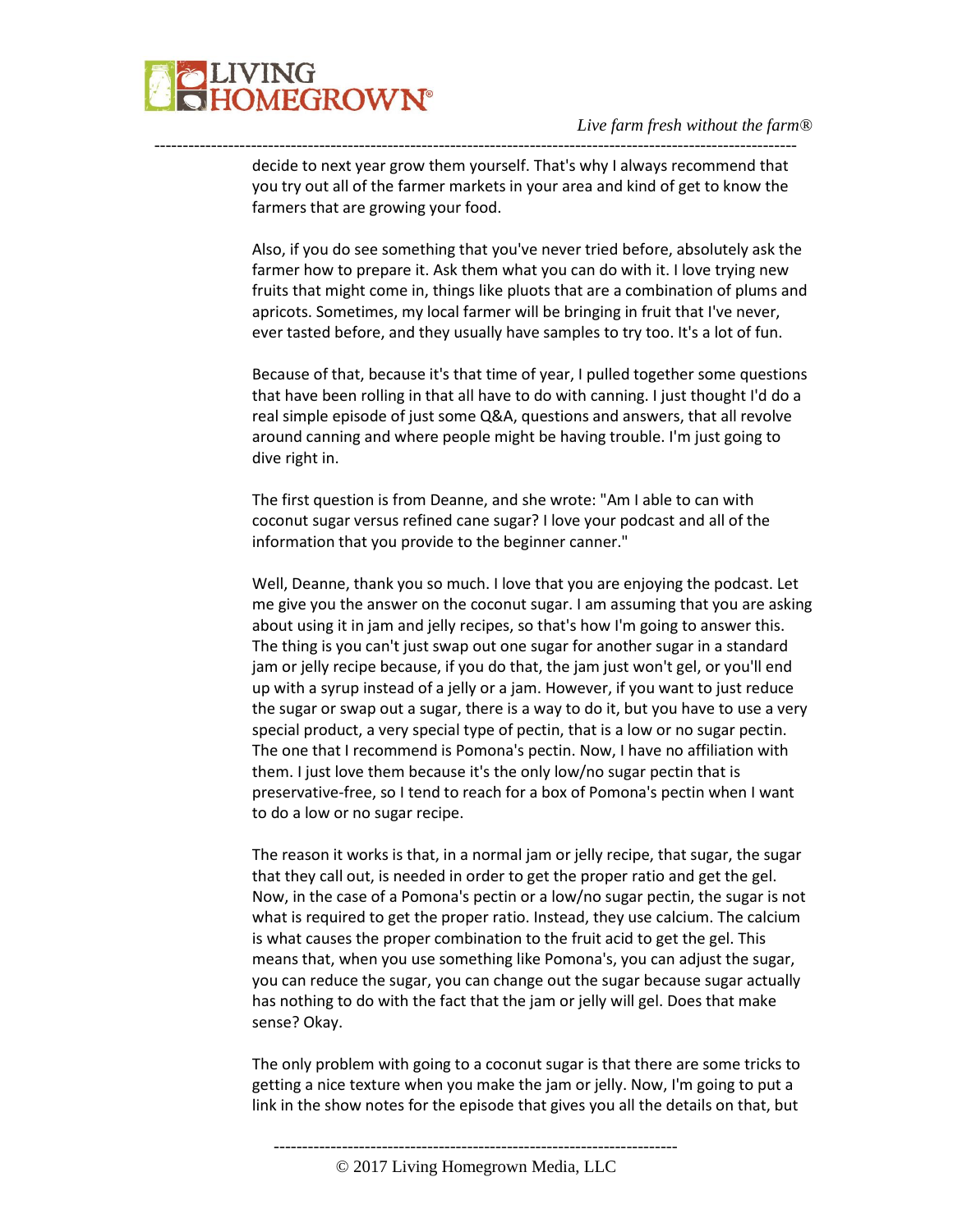

the gist of it is that, when you substitute something like coconut sugar, you have to grind it up a little bit so that it will dissolve easily and blend well with the calcium-based pectin. The answer is, yes, you can use coconut sugar, but you have to use a product like Pomona's pectin or another low/no sugar pectin or follow one of their recipes in order to get the proper gel. Okay. I hope that answers your question. All right.

-----------------------------------------------------------------------------------------------------------------

The next question is from Joyce, and she asks: "I just made a batch of strawberry preserves, and, when I opened up my water bath canner, one of the jars had shattered during processing. What did I do wrong?"

All right, Joyce. This can happen in any kind of canning, not just water bath but also pressure canning, and it can also happen with any product that you're doing. They're actually a ton of different reasons that you can have a jar break. Let me first go through what some of the most common ones are, and then I will tell you a little trick for how you might be able to determine what caused your particular break. First, here are some of the factors that can cause a break.

For one, you could have a hairline crack in that jar that you just didn't even notice. I should also say I'm assuming you're using standard canning jars and not like a mayonnaise jar or a reused spaghetti jar that you bought at the supermarket. I'm assuming that you are using canning jars. Another factor that can cause a break is having an invisible weak spot in the jar. This could be due to a manufacturer defect, or it could just be from the jars being jostled around in storage. Maybe it's gotten bashed around, you didn't realize it, and it actually had not just a hairline fracture but some kind of weak spot that you can't even see. Even though you might have inspected your jars, you didn't notice anything.

Another thing that happens that is usually the most common is thermal shock. That's when you're doing something where the jar is shifting from one temperature to another very rapidly, from very cold to very hot. This would be something like pouring boiling hot food into a cold or room temperature jar. That's why the canning recipes tell you to warm up your jars before you add hot jam, jelly, or preserves, things like that.

Another thing that can happen that I find very common when people are canning is they forget to add a canning rack at the bottom of their canner in the water bath canner. That means that the jars are sitting on the bottom of the pot, and they're in direct contact with the pot. It can get very, very hot, hotter than is intended for the jar, and there's not good water circulation to keep the temperature more regular. That is actually kind of a form of the thermal shock that the jars are in direct contact, and that can cause a break. There's a few other things too.

Let me first boil down that all of these fall under 1 of 3 types of jar breaks. You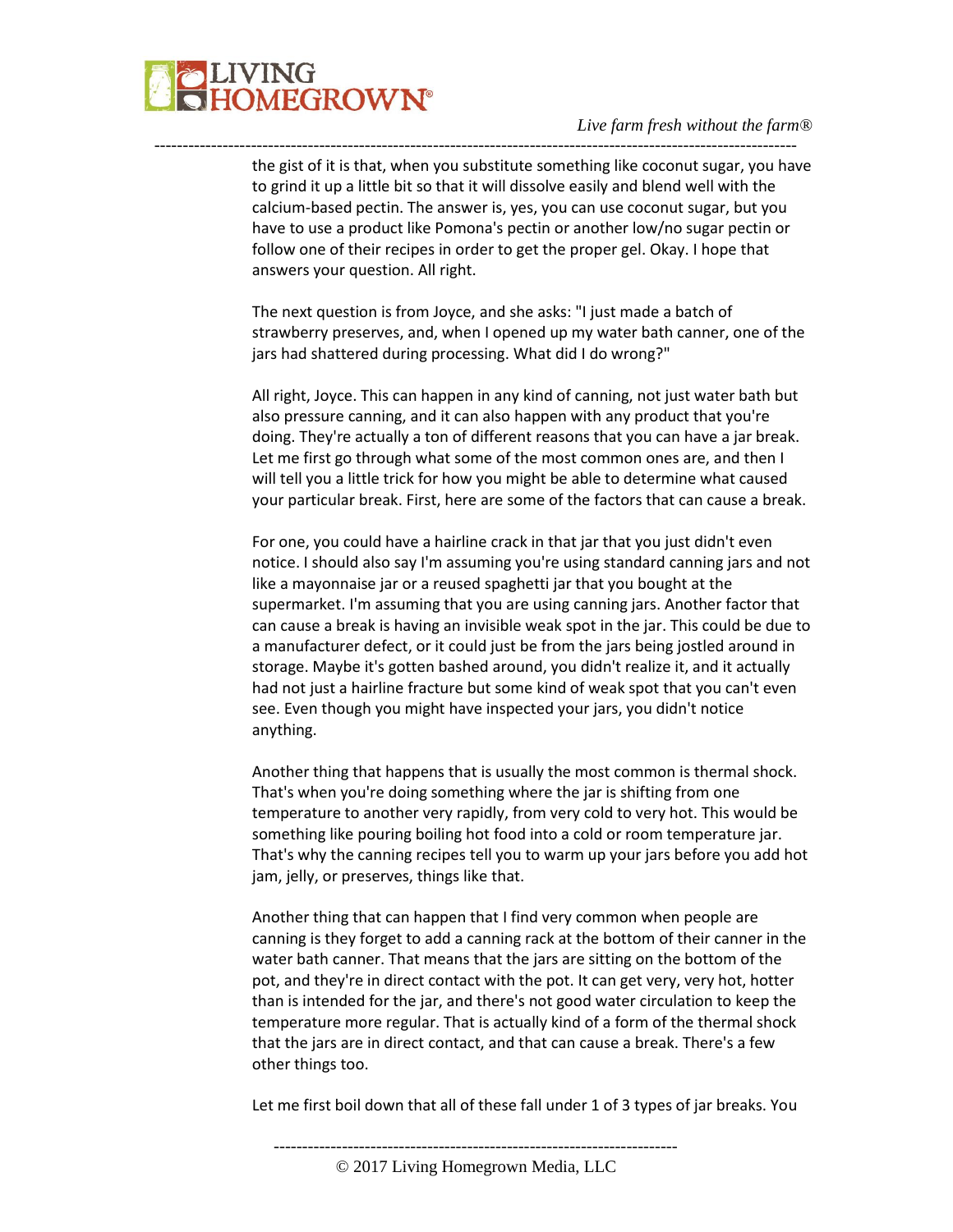

either have a thermal shock break or you have a break from internal pressure or you have a break from impact. Those are the 3 different types of breaks you can give with your jar. Sometimes, when you look at the jar that broke, you can actually determine which type of break you had. I'm going to go through each one of these 3 types of breaks and describe what the break looks like and, maybe if you remember what the jar looked like, you'll be able to figure out once one of these you had. Okay?

-----------------------------------------------------------------------------------------------------------------

The first is thermal shock. Now, this one's pretty easy to spot because the break is usually done by a crack around the base of the jar. In other words, the base of the jar kind of pops off the whole jar. Sometimes, it'll extend up the side a little bit, but most of the break is just around the base. That's usually a thermal shock break. The way you avoid that is you avoid sudden changes in temperatures.

These jars have been tempered. They have been tempered to withstand changes in temperature. They can go from freezing to boiling hot. But, when it happens instantly, the glass doesn't have a chance to adjust, and it will cause the break. Things like setting a really hot jar on an ice cold counter will do this. That's why a recipe will tell you to put a towel down or a board down or set your hot jars onto the board when they come out of the canner. Or, like I said before, if you put hot food into a cold jar, and then you put into the hot canner, sometimes you'll get a thermal break. That's kind of how you can avoid that.

The other type of break, the second one, was internal pressure. Now, the way this one looks like, when you look at the jar, the broken jar, it usually has a vertical crack on the side of the jar, and it forks out into two. Now, this happens because the pressure inside the jar got too strong, and it burst the jar. Now, you can avoid this by making sure that you don't overfill your jars. That's why a canning recipe will tell you to have proper headspace. Just try not to overfill your jars just follow the recipe and leave the headspace that it's calling for, and you usually don't have a problem with this.

Another thing that can cause it is if you are messing with the heat too much. This usually happens more in pressure canning, like, for instance, sometimes, people will be in a hurry after they've done their pressure canning, and so they've tried to bring down the pressure quickly, and they'll run cold water over the outside of the pressure canner, and it drops the temperature very rapidly, and it changes the pressure inside the jar. You not only have the thermal change, but the biggest thing is the pressure change inside the jar because you're talking about a much higher pressure. That will cause an internal pressure break. The thing to do is to, if you are pressure canning, is to always let your pressure canner cool down naturally and, if you're water bath canning, to make sure that you don't overfill your jars. All right.

The third one is an impact break. This is pretty self-explanatory. This is just a break that comes from a spot where either the jar hit or had hit and you didn't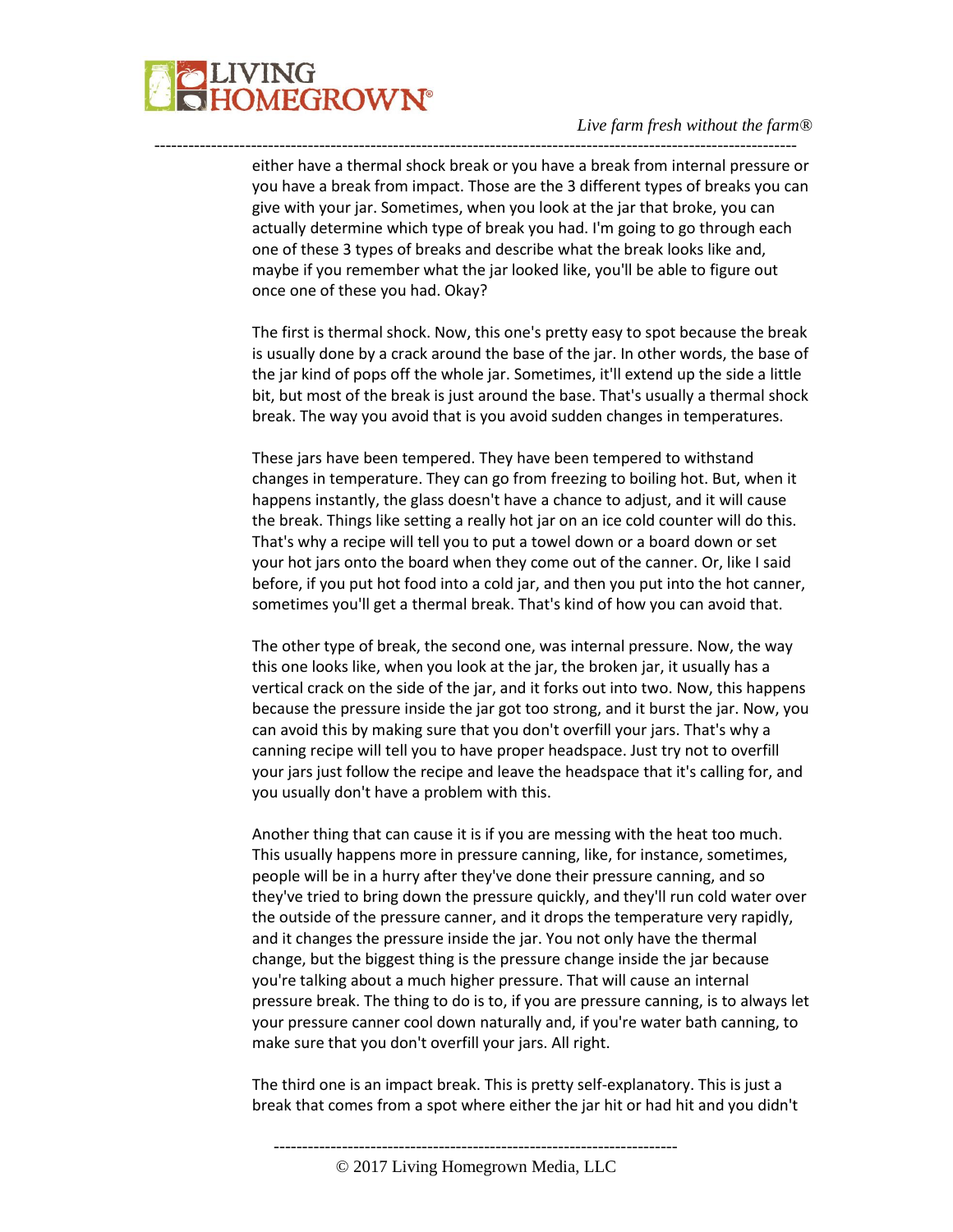

know it and you had a little fracture there. Then, when you put it into the canner, it actually continued the fracture. The way it looks is that it will be a break that comes from one specific spot on the jar and then it radiates outwards, just like you would if you had hit it against the counter by accident and it shattered into a bunch of pieces. That's usually an impact break. It may be, if you have a break like that, that it wasn't that you slammed the jar against the side of the canner. It could have been a spot that had started in storage or even at the grocery store before you bought the jars or, if you bought the jars from a garage sale or a swap meet, that break could have been started as a tiny, tiny spot. Then, when you changed temperatures in and out of the canner, it just completed the break and fractured into a bunch of pieces.

-----------------------------------------------------------------------------------------------------------------

The way to avoid this one, obviously, is to take care of your jars and try not to bang them around, avoid dropping them, obviously, but also, when you store them, try to store them in a way where they won't be jostled around or slammed against each other. I store all of my jars in containers, plastic bins, in my garage. Although I do stack jars on top of each other, I'm very careful when I'm moving those bins around so that the jars are not jostled against each other.

Hopefully, you remember what your break looked like and you can use these descriptions to kind of figure out which type of break you had. But the bottom line is: Breaks happen. It will happen to the best of canners, and it's probably not something that you necessarily did wrong. It's very likely that, if you had been doing everything properly with the proper headspace and you brought everything up to temperature and you had pre-warmed your jars, if you had done all of those things, it's very likely that the cause was something in the jar that you just didn't notice, a hairline fracture or a manufacturer defect. It's not always something that you did, so don't feel bad. It happens to everybody. Okay.

The next question is from Richard, and he asks: "What's the difference between citric acid and ascorbic acid? I see both in the grocery store, and I'm not sure which one I'm supposed to use for what."

Okay, Richard. This is really a very common problem or question that people have. It's a little confusing. Let me explain what these two products are and how they're used. Citric acid is used to acidify products that you're canning, things like tomatoes. That's where it's used the most. It is not vitamin C, and that's usually what people think it is because it has citric in its title, but citric acid is used to acidify. It's added to tomatoes when you're canning them to adjust the pH to make sure that it's in the safe zone. That's what it's for. It's for adjusting your pH.

Ascorbic acid, on the other hand, is used to prevent browning. It actually is vitamin C. Even though it doesn't have citric in its name, it is vitamin C, and it's mostly used on fruit. Where you would use ascorbic acid is when you're making

-----------------------------------------------------------------------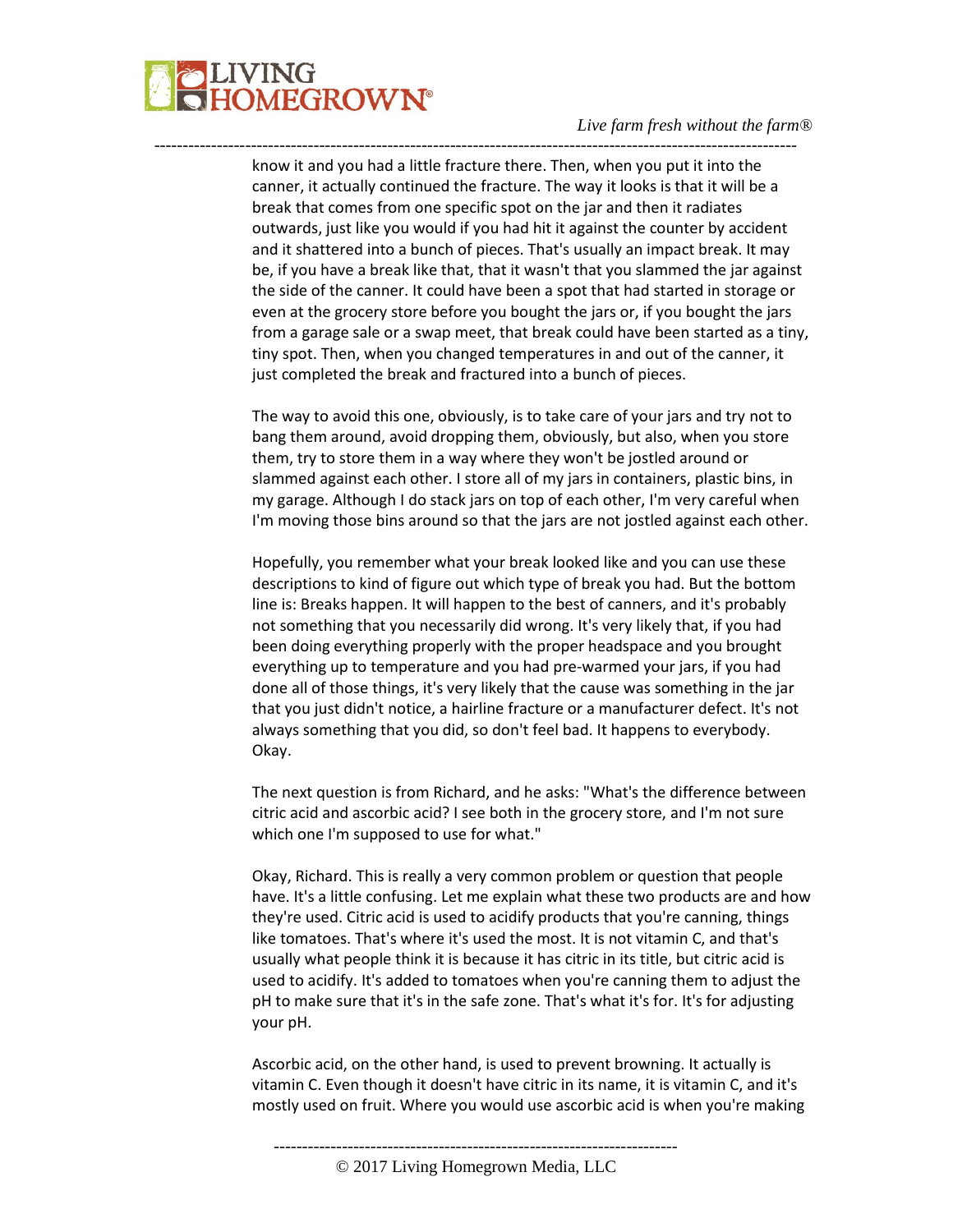

an acid wash or dip for things like apples. You might mix some up, and then you would dip your apples or your peaches into that and then move on with the recipe, and that will prevent browning. That's what ascorbic acid is, but it's very confusing because they look identical, their names are very, very similar.

-----------------------------------------------------------------------------------------------------------------

If you're ever in doubt, just make sure, before you pull it off the shelf and use it in your recipe, that you make sure, if the recipe is calling for citric acid, that you pull citric acid off the shelf. If it's calling for ascorbic acid, you pull ascorbic acid off the shelf. Just double check that the jar in your hand is what's matching what it's calling out in the recipe, and you won't have a problem. Okay.

The next question is from Nicki, and she says: "I just made a batch of blackberry jam yesterday, and, this morning, I can see some bubbles inside the jar. Is this jar safe, and is it okay?"

Okay. This is another really common question, Nicki, so I'm glad you asked it because this can happen with any jam, preserve, pickle, anything. You go through the process, you follow the recipe, you're all finished, and the next day you go to check your jobs, and you notice some bubbles inside. First of all, just know it's only been 24 hours, so those jars are perfectly safe, and it's very common to have bubbles inside that really happened or were created during the canning process.

As you move those jars and set them on the shelf, you may see, inside the jam, you may see some little bubbles that were created in there, and then it solidified around those bubbles, but this can also happen in things like pickles. When you first pull them out of the canner, the bubbles have not finished being dislodged. That can take about 24 hours to 48 hours for any bubbles that happened during the processing to settle down.

Now, what you want to watch for or where you start to worry or you have a danger factor is if, later down the line, let's say a week, two weeks, or even a month or two from now, you notice bubbles in the jar, but they're moving. That is caused by fermentation. That means that something inside the jar, whether it's good or bad, is starting to ferment or have some kind of bacterial activity. Since we're not fermenting at this point, that's not a good thing.

If you ever go to pull a jar off the shelf and it's been sitting there for a while and you notice there are bubbles and they're rising, they're moving, chances are you've already lost the seal on that jar or you are about to, and you really need to just throw that contents away because it is fermenting on the self. However, if you just have pulled those jars out of the canner, you absolutely will see bubbles inside, and that's okay. Those bubbles are caused by the process itself, and they will settle out or, in the case of jam or jelly, those bubbles will either rise to the top or they will become encased inside the jam and jelly, and that's fine. They're not moving.

----------------------------------------------------------------------- © 2017 Living Homegrown Media, LLC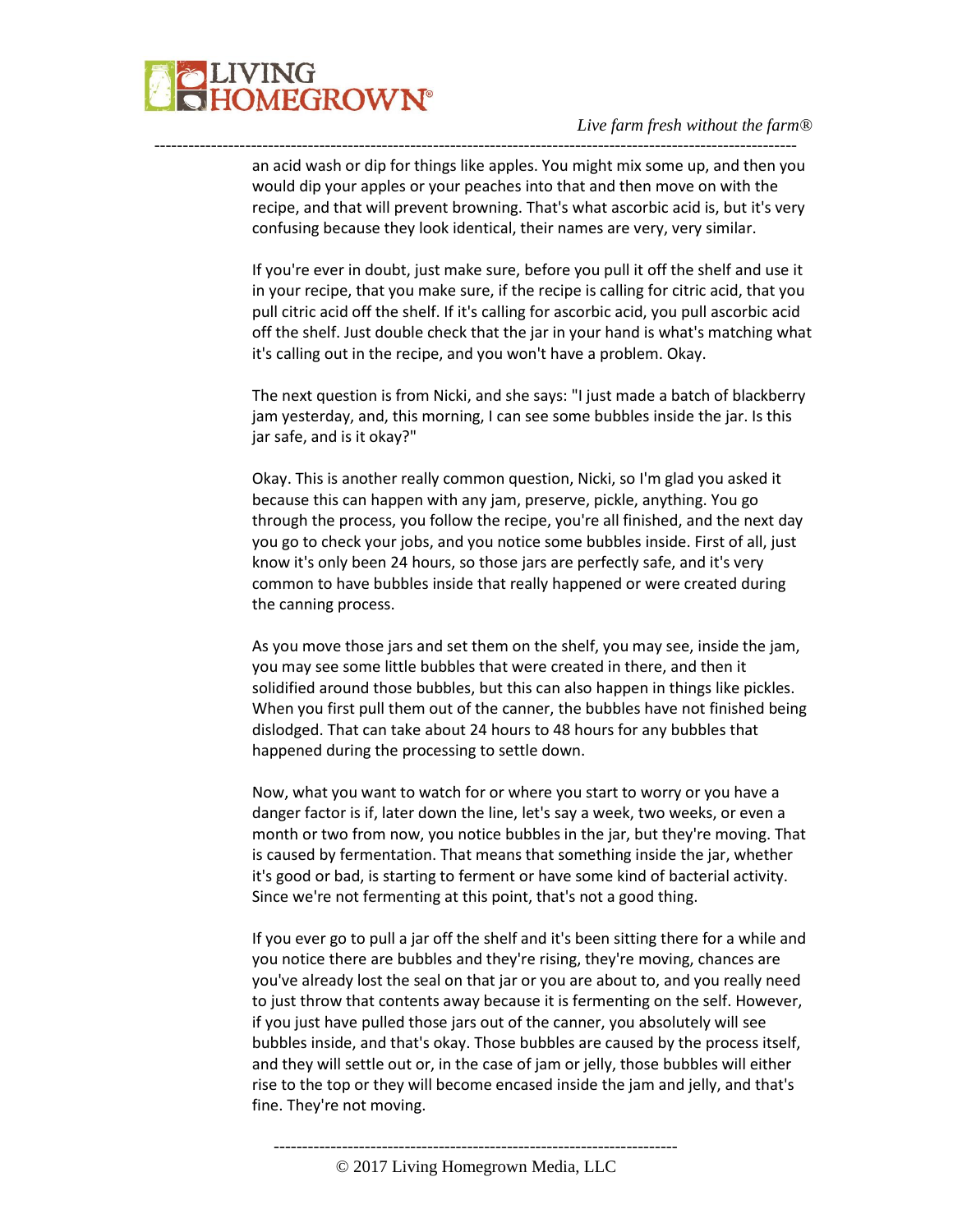If you ever see a bubble and you haven't touched the jar, just stop and watch and see if any of those bubbles are moving. In a jam and jelly, they should not be moving at all. They are completely encased inside that product, and they are just a product of when you processed.

-----------------------------------------------------------------------------------------------------------------

Now, this is also a good time for me to remind you that you should always store your jars with the rings off. You are probably using a two-piece canning lid when you're canning, and, once you have finished the process and your jars have completely cooled and it's been 24 hours, you should be taking that ring, the ring that holds the lid on, you should be taking that ring off the jar. This is exactly one of the reasons why because, if you have fermentation start in a jar that's sitting on the shelf, it will pop that lid off, and you will know immediately that that jar is no good. However, if you have the ring on and you have it on very tightly, that ring is holding the lid on, and, even if you have fermentation or any other issue with the jar, the lid won't pop. You actually have a false seal because you're holding it on with the threaded ring.

That's why, whenever you can food after the jars are completely cooled about 24 hours later, take those rings off, wipe down the jars if there's any stickiness or anything on the outside, and then put them on your pantry shelf. Later, when you go to pull that jar off the shelf, if that lid is not on, it's not sealed, you'll know right away, and you'll know not to consume the contents. It's a really simple way for you to stay safe and know that the jar has remained sealed the whole time it's been sitting on the shelf, but that's an excellent question, Nicki. I'm really glad you asked about the bubbles because it's okay right when they come out, but it's not okay like a month from now. Okay? All right.

One last question. This question comes from Jenny: "This may sound like a really silly question, but why are people no longer using wax to seal their jams and jellies when canning?"

Okay, Jenny. No, it's not a silly question at all. I get this question every year, and it's because, way back up until like the 1980s, people were using wax to seal their jams and jellies. What they would do is they would melt paraffin wax, and they would pour it over the tops of the jars to create a seal. However, this is no longer considered a safe method, and it's been phased out quite a long time ago, although, if you go to any canning section, you will still find paraffin wax sold there because that's where people usually go to find paraffin wax if they're looking for it in the supermarket. But you don't want to use paraffin wax when making jams and jellies, and here's the reason why.

One of the things that would happen when you would use paraffin to make the seal is that, as the jars sit in the pantry, there would be temperature fluctuations, and the paraffin would pull away from the sides of the jar a little bit. In other words, it was no longer sealed. Although jams and jellies would

-----------------------------------------------------------------------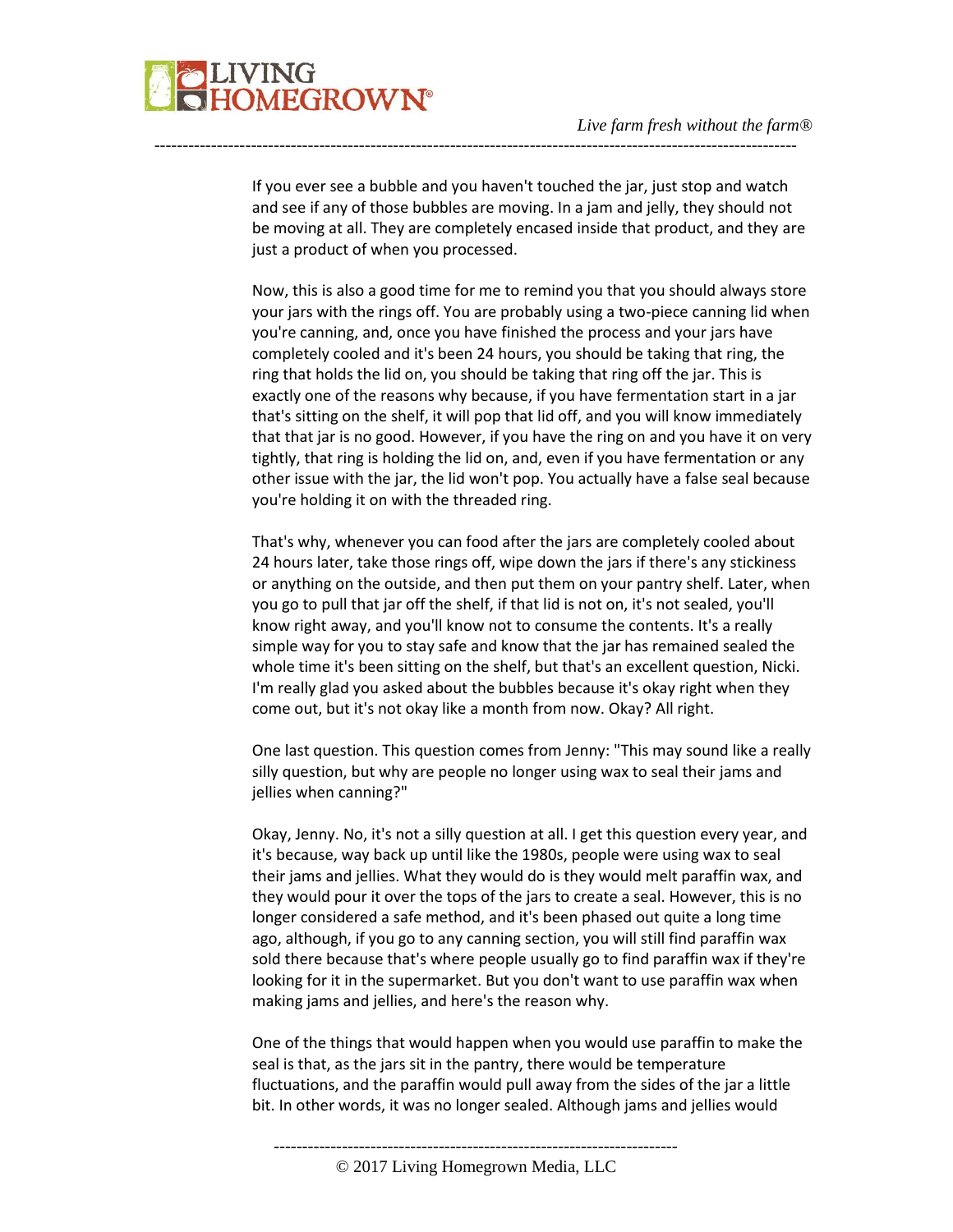

typically be very, very high in sugar, and sugar is a preservative, eventually you would get mold growing around the edges or underneath the paraffin, and it would be in contact with the jam and jelly underneath.

-----------------------------------------------------------------------------------------------------------------

Now, what they discovered is that the mold that would grow is actually a carcinogen. It's never really good to eat mold anyway unless you're making cheese. Otherwise, you want to avoid mold. But the particular mold that would grow in jams and jellies is considered a carcinogen. What we used to do when I was really young and my mom used to can this way, she used to use paraffin wax on her jams and jellies, is, if someone saw mold on top of a jar, they would just scoop off that part and throw it away, and you think, "Okay, well, I got rid of the mold." Well, actually, no. They now know that the way that mold would grow is it has long tentacles that goes down into the jam or jelly. When you were just scraping off the top, you actually were not getting rid of all the mold that was there. And it's just not a good idea to eat something that's already starting to spoil.

They removed paraffin as a proper method in the USDA guidelines here in the United States. I'm sure that in some other countries they still use paraffin wax, but it rarely will give you a long-lasting seal, and, if you do get mold, it can be a carcinogen. That's why no one uses the paraffin wax anymore. It's much better to get the two-piece canning lids that you see that come with the standard Ball or Kerr mason jars or one of the other more modern canning lids and can and preserve using those particular lids. You can regulate the seal better. You can tell immediately if there's been a problem with that seal, if it's been defective or compromised, and you have a much safer product in the end while it's sitting on your shelf.

That's it for this week. If you'd like more information about canning or you'd like the link for seeking out farmers markets in your area or if you're interested in the canning academy, you can go to the show notes for today's episode. To get that, you go to livinghomegrown.com/105.

I'd just like to say one thing about the canning academy. You can probably tell I'm pretty passionate about preserving the harvest and eating locally and seasonally, and the canning academy is going to be opening its doors again. I only open the doors a few times a year, and I'm going to be opening the doors again to this course. This course is a little different from most canning courses. If you listen to this podcast at all, you know that I was trained as a master food preserver, I went to a culinary, and I have a BS degree in engineering. What I do in my courses is I teach people the science behind the techniques because I find that people are very afraid of canning, but, if they understand the reasons behind the rules, then the fear goes away. If you're interested in the canning academy, be sure to go to livinghomegrown.com/courses, and I'll have information for you there as well.